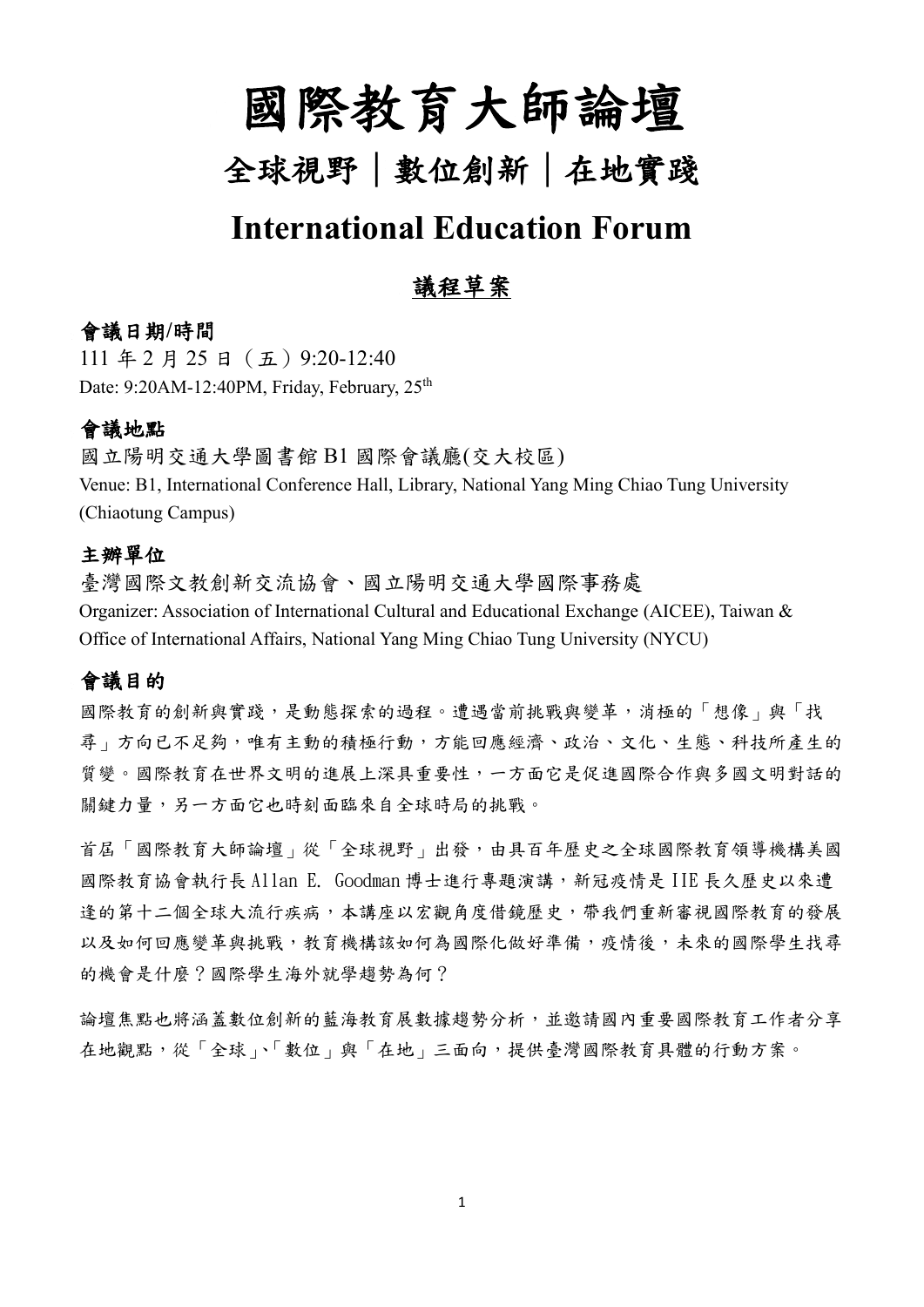| 時 間                              | 議程                                                                                                                                                                     |
|----------------------------------|------------------------------------------------------------------------------------------------------------------------------------------------------------------------|
| <b>Time</b>                      | <b>Program</b>                                                                                                                                                         |
| $08:50 \sim 09:20$               | 報到 Registration                                                                                                                                                        |
| $09:20 \sim 09:30$               | 貴賓致詞                                                                                                                                                                   |
| (10 <sub>2</sub> )               | <b>Opening Remarks</b>                                                                                                                                                 |
|                                  | 教育部 蔡清華政務次長<br>Tsai, Ching-Hwa, Deputy Minister, Ministry of Education, Taiwan<br>國立陽明交通大學 林奇宏校長<br>Lin, Chi-Hung, President, National Yang Ming Chiao Tung University |
| $09:30 \sim 09:40$<br>$(102)$ 鐘) | 團體照 Group Photo                                                                                                                                                        |
| $09:40 \sim 10:40$               |                                                                                                                                                                        |
| (60 <sub>2</sub> )               | 【全球視野】專題演講 (此場次以英文為主)<br>What Pandemics Teach Us?                                                                                                                      |
|                                  | <b>Moderator:</b>                                                                                                                                                      |
|                                  | 學術交流基金會 李沃奇榮譽執行長<br>William Vocke, Executive Director Emeritus, Fulbright Taiwan                                                                                       |
|                                  | <b>Speaker:</b>                                                                                                                                                        |
|                                  | 美國國際教育協會 艾倫 •古德曼主席<br>Allan E. Goodman, President and CEO, Institute of International<br>Education                                                                     |
|                                  | <b>Commentator:</b>                                                                                                                                                    |
|                                  | 美國在台協會 鄧艾德發言人                                                                                                                                                          |
|                                  | Ed Dunn, Spokesman, American Institute in Taiwan                                                                                                                       |
| $10:40 \sim 11:00$               | 茶敘 Coffee Break                                                                                                                                                        |
| $11:00 \sim 11:30$               | 【數位創新】教育品牌數位推廣趨勢分析(此場次以中<br>文為主)                                                                                                                                       |
| (30 <sub>2</sub> )               | <b>Educational Branding and Digital Promotion Trends</b>                                                                                                               |
|                                  | <b>Moderator:</b>                                                                                                                                                      |